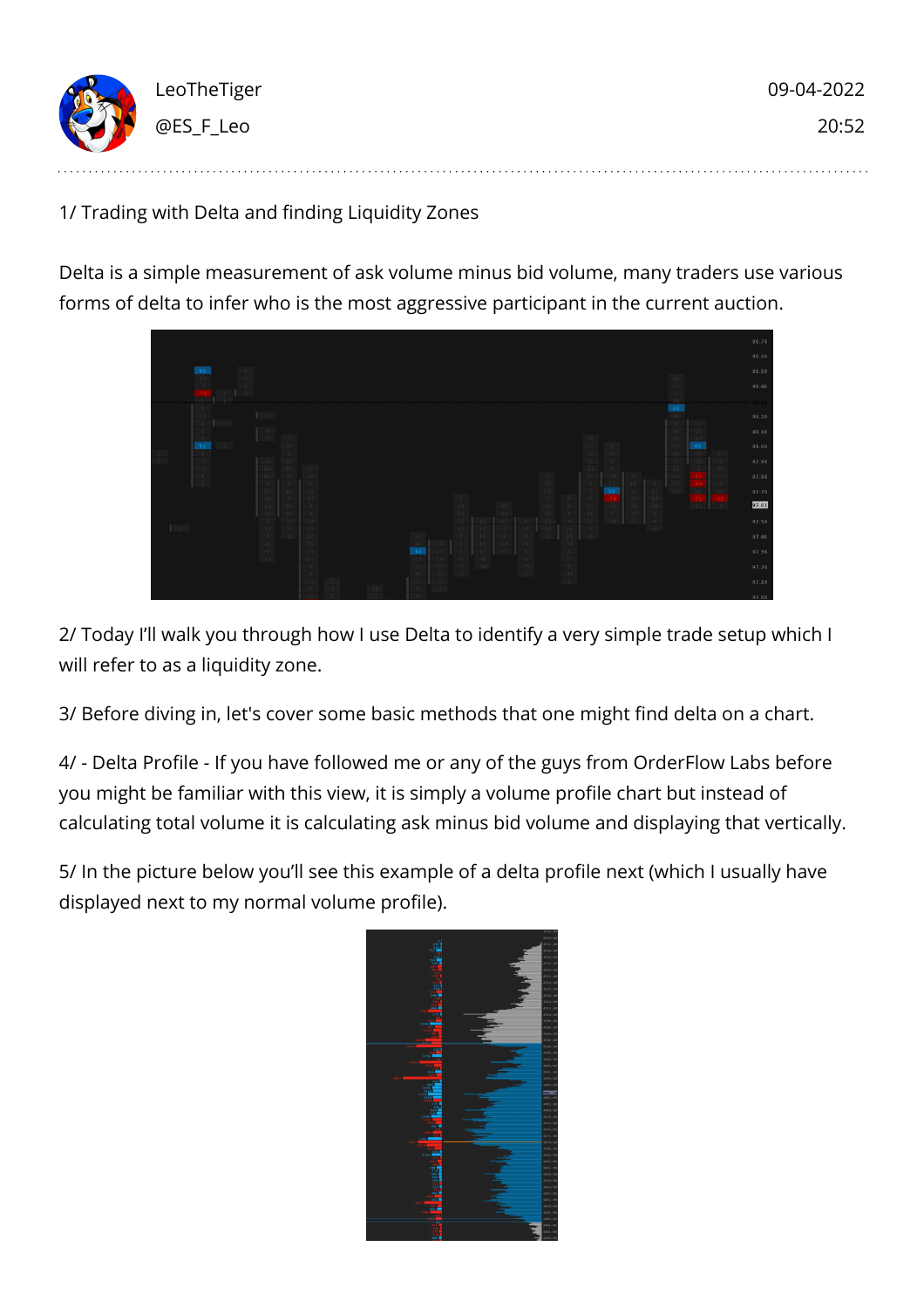6/ Delta Footprint - The next easiest way to view Delta is on a footprint chart. Using the same calculations of ask minus bid volume we can make a footprint chat that will show not only delta but allow us to visualize where and when that delta or volume was transacted.

7/ As opposed to the delta profile above where you would have to be watching the profile all day, the footprint lets you see this and what happened next which is key. Example of this type of chart below.



8/ Cumulative Delta - Likely the most useless form of a delta measurement (yes I said it) is a cumulative tally of the delta of the entire session and its displayed as a histogram. I don't have any examples because I don't use it.

9/ The biggest issue that I have with cumulative delta is that you can't see where this delta was created and there's often extreme divergences between delta and price.

10/ I have seen many retail traders get super concerned about negative cumulative delta and price going up or vice versa. Under the hood this divergence is usually just absorption. It's not a totally useless tool but it's not paying rent on my charts.

11/ There are other forms of visualizing delta but I would say these three are most noteworthy from a trading standpoint. I could probably mention bar delta but I'll leave some of the work up to you and likely the word bar delta is pretty easy to figure out what that means.

12/ Now that we've gotten through the nitty gritty, let's dive into a concept which I will refer to as a "liquidity zone" and you will likely know this setup as "trapped traders" and that's fine :).

13/ Leo, so what exactly is a liquidity zone? I'm glad you asked, quite simply stated this is an area of high liquidity which passive buyers or sellers use mostly iceberg orders or reloading the DOM to fill positions.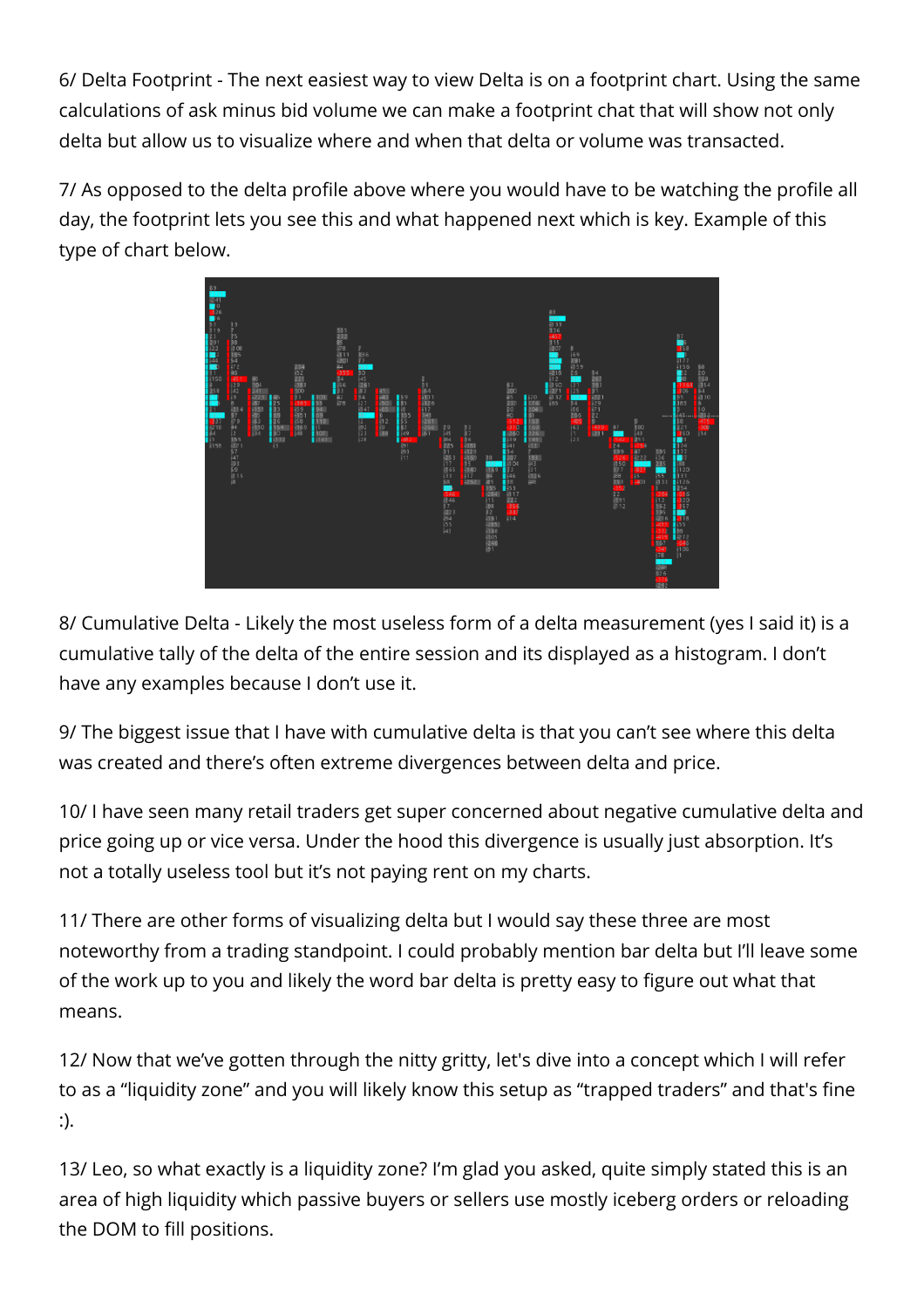14/ For reasons that us retail traders shouldn't care about there's a large business to be done, all we need to do is identify these areas and trade with them. This is where we will go to our handy dandy footprint chart and watch for this in the form of an accumulation of Delta

15/ Let's walk through an example:

First candle on the left we have one block of 1131 positive delta with another 320 and 326 of positive delta just below it. Perfect, we found some positive delta.

Now, let's dig into some theory on what is happening here.

16/ One: There are aggressive buyers who are crossing the bid x ask spread and those buyers (we assume) want to continue pushing higher.

Two: There's a passive seller "reloading the offer" , most likely via an iceberg or quickly reloading large size.

Three: Price is not moving

17/ Ok so it doesn't take a genius to figure out something is "wrong" here… there are buyers attempting to move the price higher AND they are doing it aggressively (lifting the offer). They have run into an area of liquidity.

18/ What happens next is the KEY. We have identified an area of interest using delta as a measurement tool. One of two things will happen next, either the passive seller runs out of lots to sell or the aggressive buyers no longer have interest in buying.

19/ There's a fight here and until we see who's won or lost the fight we have no trade yet. We need to see the victor of this battle first.

20/ In this example we see that the very next candle is a flush out of the previous candle, so now we know that buyers are likely losing this battle and we can trade against them on retest of this area and so we wait for these retests.

21/ Personally I want to make sure these sellers mean business so I want to see price move away from this area at least a certain amount, in NQ for me it's about 30-40 pts in ES maybe 6-7. Upon spotting this setup I'll draw a zone.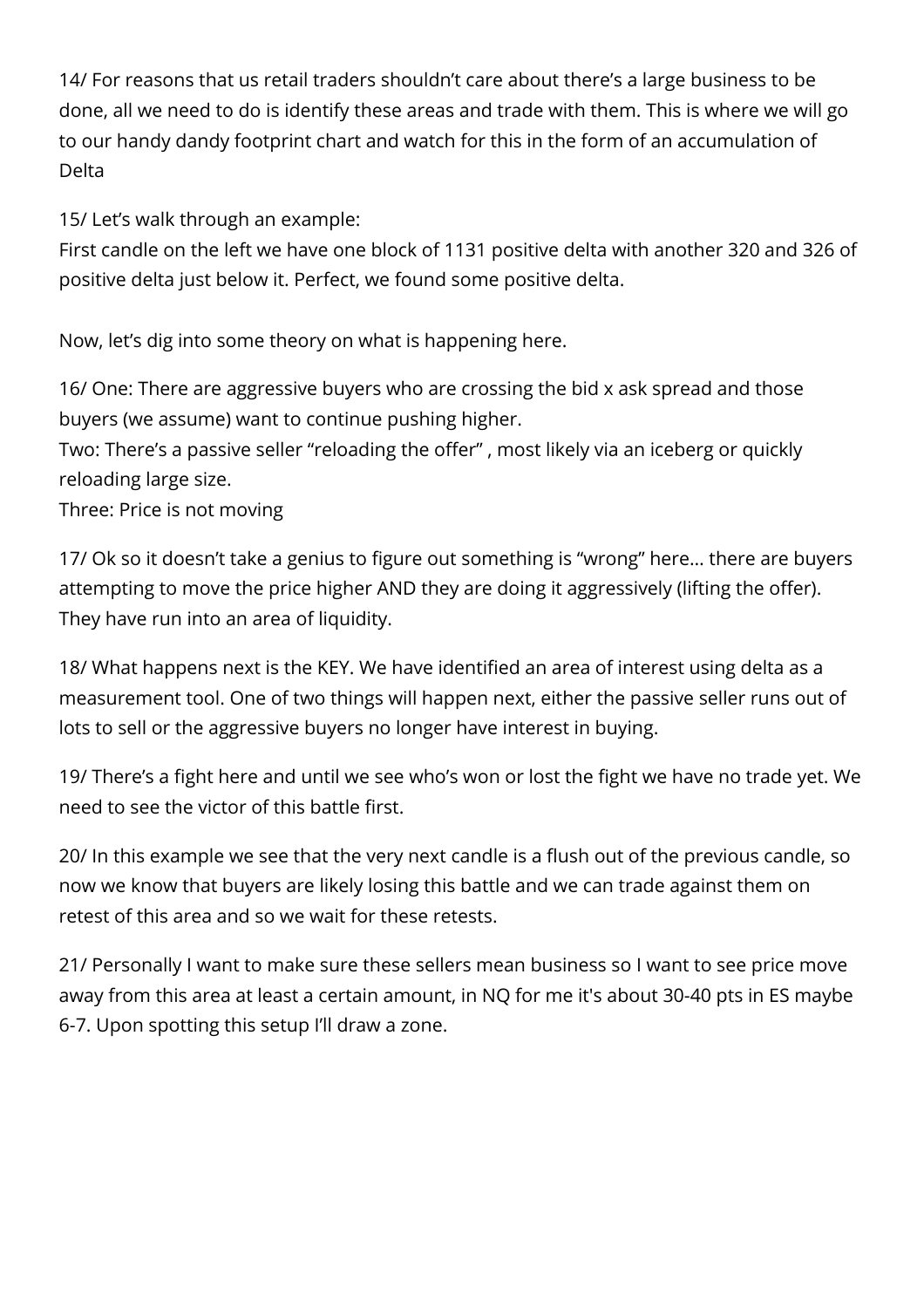

22/ Now we have a decent idea that passive sellers are present in a certain area of the market, we have seen this on the footprint with Delta and we have observed that price has moved away from that area enough to give us conviction to find a trade setup.

23/ We have our box drawn and we wait.

In the same example above we get 3 shots at this trade which would be a sell… since we have made the observation that large sellers are present here we want to trade with them and sell too.

24/ Like all things in trading however we need to remember that there are no absolutes and this trade is likely only going to work a few times,

25/ I personally prefer the first retest and will watch the DOM and time and sales to confirm but will also consider 2nd and 3rd retest about as sketchy as eating leftover pizza from 5 days ago.



26/ Ok Leo… so why not call these trapped traders? You're actually likely seeing both in this trade setup which honestly is what gives it its power.